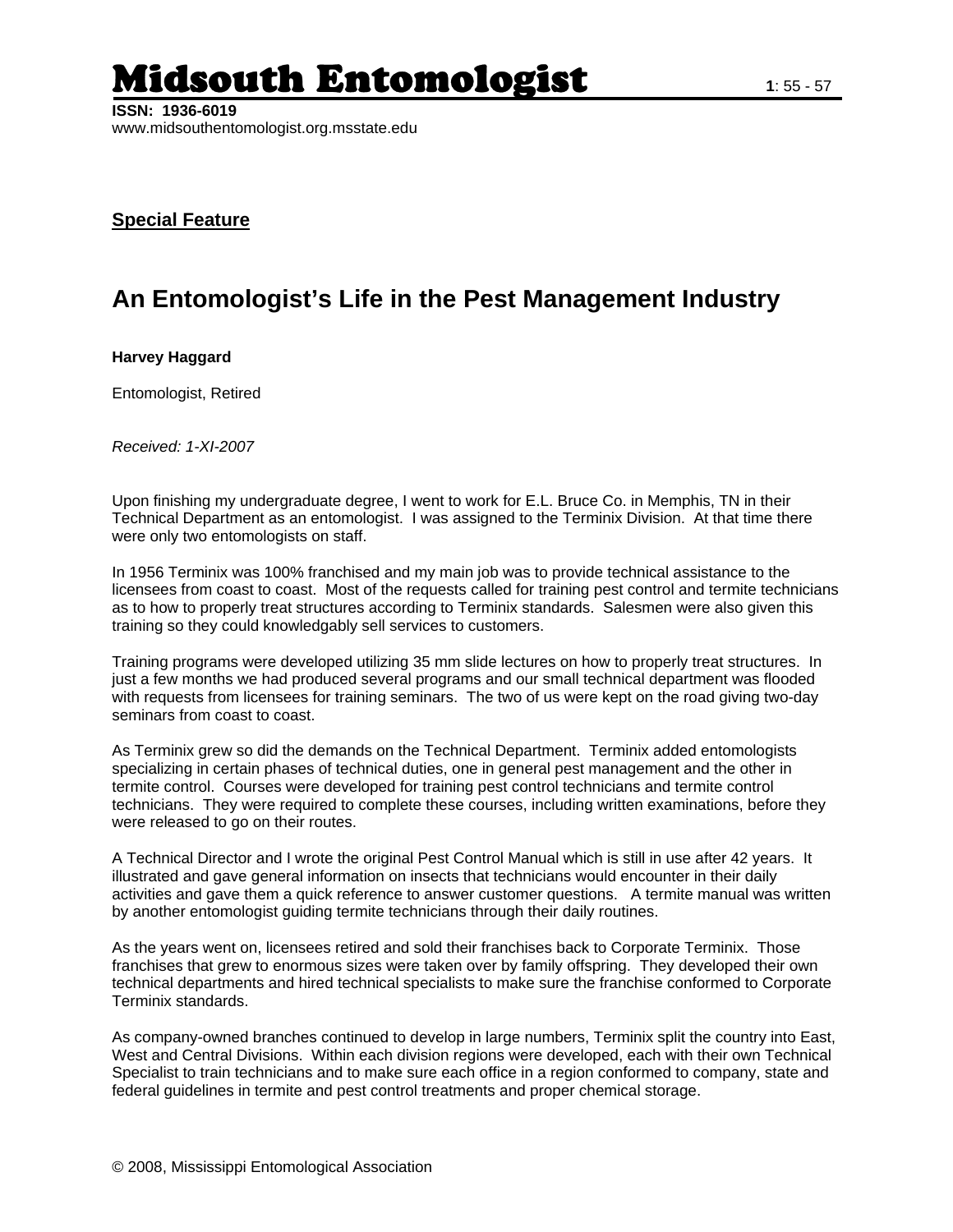My duties were two-fold; over the span of 42 years I gained knowledge in specialized fields such as breweries, distilleries, pharmaceutical operations, meat and poultry operations, food processing plants, hospitals, museums and zoos.

All of these operations had very sensitive areas where pesticides could not be used. In such cases we would have to resort to mechanical means of control. There were many cases where I worked with the maintenance department recommending screens for windows, making screen caps for roof vents and installing air doors for open doors. We even used sound devices aimed over conveyor belt openings into plants to keep out rodents, which worked.

Some of these plants came under the jurisdiction of FDA and USDA. In order to treat these plants one had to have knowledge of their regulations. Most of these food industry accounts were very large operations and Terminix would send me to initially program the plant and set up the treatment plan. These accounts were located from coast to coast and a great deal of travel was involved.

My main responsibility was to the Central Division, Mid-South Region. Typically, a region could have from 16 to 30 branches, and some of the larger cities had multiple branches. These cities were Chicago, Memphis, Nashville, Birmingham, Dallas, San Antonio and Oklahoma City. I might spend three days in these cities monitoring 2 to 3 branches. I met with the branch manager and service manager. I would monitor customer complaints and help solve them if needed. The state operation license was checked and I acted as liaison between Terminix and the state officials. Training records were monitored for timely training completion. Chemical inventory was reviewed to be sure proper materials were being used for particular services. Truck equipment was checked to be sure it was in good working order.

I would ride for a few hours with the service technicians who were having problems and make recommendations. Usually a service meeting was held to review technicians' questions, introduce new equipment and chemicals, or new treating techniques.

I had the opportunity to field-test materials and equipment for several major chemical companies. Sometimes I worked directly with their chemists and entomologists offering solutions to problems that might occur with their products in the field.

 R & D was a big part of my work. Using selected branches, testing was done on various soil types, various surfaces, and in hot, cold or humid conditions. I worked with USDA lab entomologists around the country on projects of interest to the pest management industry. I acted as liaison between Terminix and various universities which performed research in the fields of entomology and chemistry.

Another duty I became involved in was technical assistance to the Corporate Terminix legal department. They maintained a staff of attorneys that coordinated and oversaw lawsuits that various branches around the country became involved in. Many times I had to testify in court on treatment techniques, entomology and chemical reactions on surfaces and in soil. That was the part of my work I disliked the most as I was never comfortable in courtrooms.

Environmental Surveys of commercial accounts with areas sensitive to chemicals involved analyzing sanitation problems and suggesting solutions in their pest management programs. These surveys were done quarterly so as to stay ahead of small problems before they became major. Surveys involved analyzing problems with the account customer, developing a written report for customer management, pointing out sanitation problems and making suggestions to solve problems. I lectured on Environmental Surveys at various conferences, such as National Pest Management Association, Purdue University, some state conferences, and the Brewmasters Convention. These lectures became a large part of my job in the latter years of my career.

In more recent years, research has moved away from pesticide use and more toward forms of biological control, a boon to the environment.